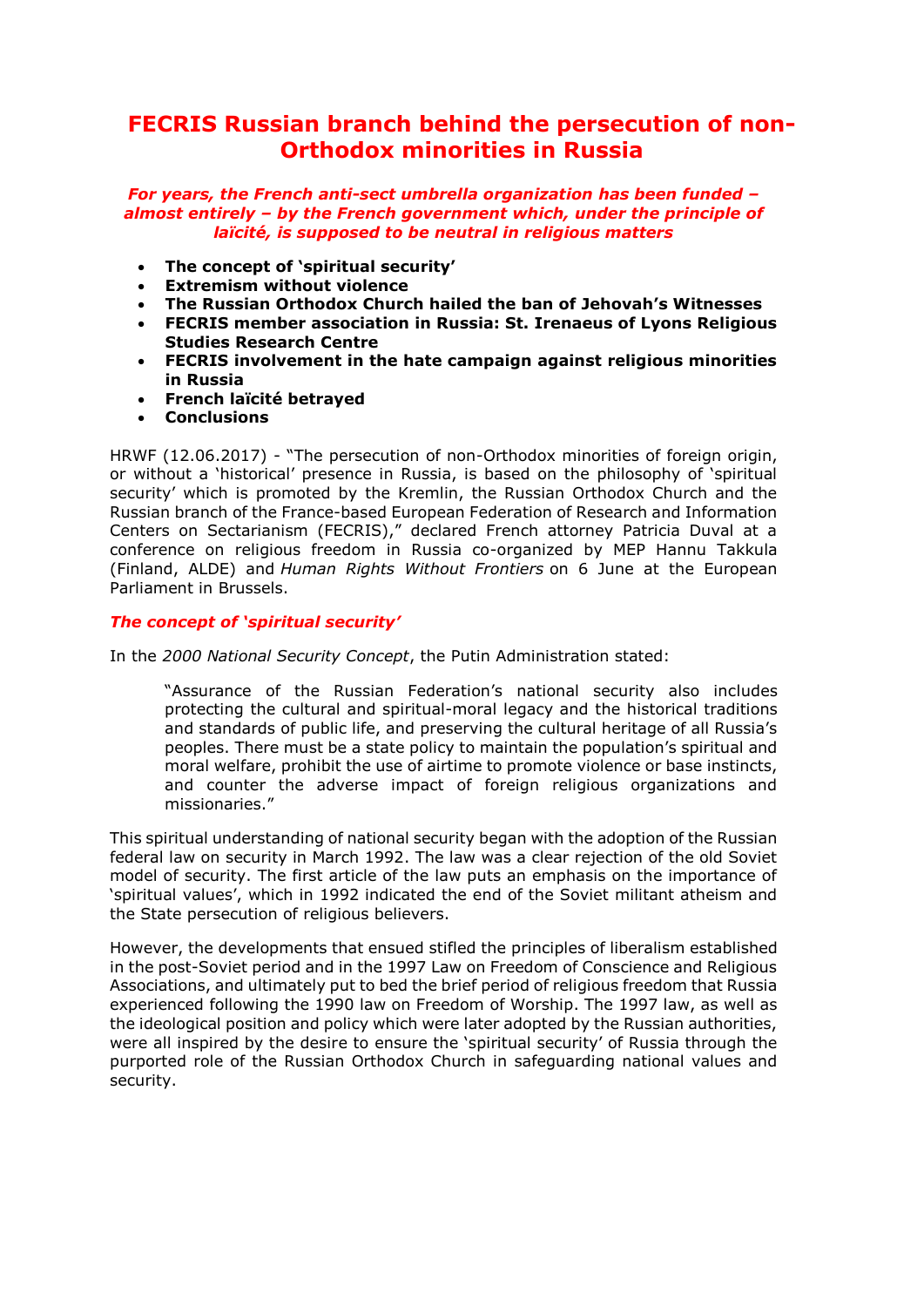Once the 1990 law guaranteed freedom of conscience, large numbers of missionaries flooded into Russia, believing that the former Soviet Union was to be a vast missionary territory,  $1$ 

In 1996, the Metropolitan Kirill of Smolensk and Kaliningrad commented on the problem of proselytism facing the Russian Orthodox Church (ROC). It was thought that proselytizing groups did not aid the ROC, but operated against it "like boxers in a ring with their pumped-up muscles, delivering blows."<sup>2</sup> This 'attack' was framed to be against the nation's national and religious values. In turn, the population developed and adopted the idea that 'non-Orthodox' can be defined as those who attempt to dismantle and destroy the spiritual unity of the people and the Orthodox faith, that the 'non-Orthodox' are "Spiritual colonizers who by fair means or foul try to tear the people away from their church"<sup>3</sup>

The leaders of the ROC believed that Russia's cultural identity as an Orthodox nation was crumbling. As Wallace Daniel and Christopher Marsh state, "Unless the government affirmed Russia's traditional faiths against the aggressive actions of other religious groups and sects, the patriarch [Alexey II] maintained, the renewal of Russia's own spiritual traditions stood little chance."<sup>4</sup>

Therefore, in this atmosphere, where the ROC believed itself as well as Russian culture to be under attack, Boris Yeltsin passed the 1997 Law, differentiating traditional and nontraditional religions in Russia. <sup>5</sup>

Since then, the concept of 'spiritual security' as part of national security has been instrumentalized by the political authorities and the judiciary to restrict the rights of non-Orthodox minorities of foreign origin and to criminalize their beliefs, their teachings, their religious publications and peaceful activities. They erect such allegations on the basis of the 2002 law against extremism which in 2006 was purged of its violence element.

# *Extremism without violence*

The year 2006 was a turning point when the law countering violent extremism was amended, removing the necessity for violators to be associated with extremism, violence or calls to violence, Duval commented.

The amended law was criticized by the UN Human Rights Committee (28 April 2015), the PACE Monitoring Committee of the Council of Europe (14 September 2012), and the Venice Commission (1 June 2012) which called on Russia to correct the law so it requires an element of violence or hatred.

The amendment to the law opened the door to arbitrary and unrestrained interpretations of the concept of extremism, to the criminalization of freedom of thought, expression, worship, and assembly, to police raids, fabricated charges, arrests and sentences of members of peaceful groups such as Jehovah's Witnesses, Scientologists, Tablighi Jamaat, and Said Nursi followers. Their movements and their

-

<sup>1</sup> Witte, Bourdeaux, *Proselytism and Orthodoxy in Russia.* Wipf and Stock Publishers. 1999. Page 73. [http://www.jstor.org/stable/1465916?seq=1#page\\_scan\\_tab\\_contents](http://www.jstor.org/stable/1465916?seq=1#page_scan_tab_contents)

<sup>2</sup> Payne, "Spiritual Security, the Russian Orthodox Church and the Russian Foreign Ministry: Collaboration or Cooptation?". <http://bit.ly/2r9nmG1>

<sup>3</sup> Ibid.

<sup>4</sup> Ibid.

<sup>5</sup> Ibid.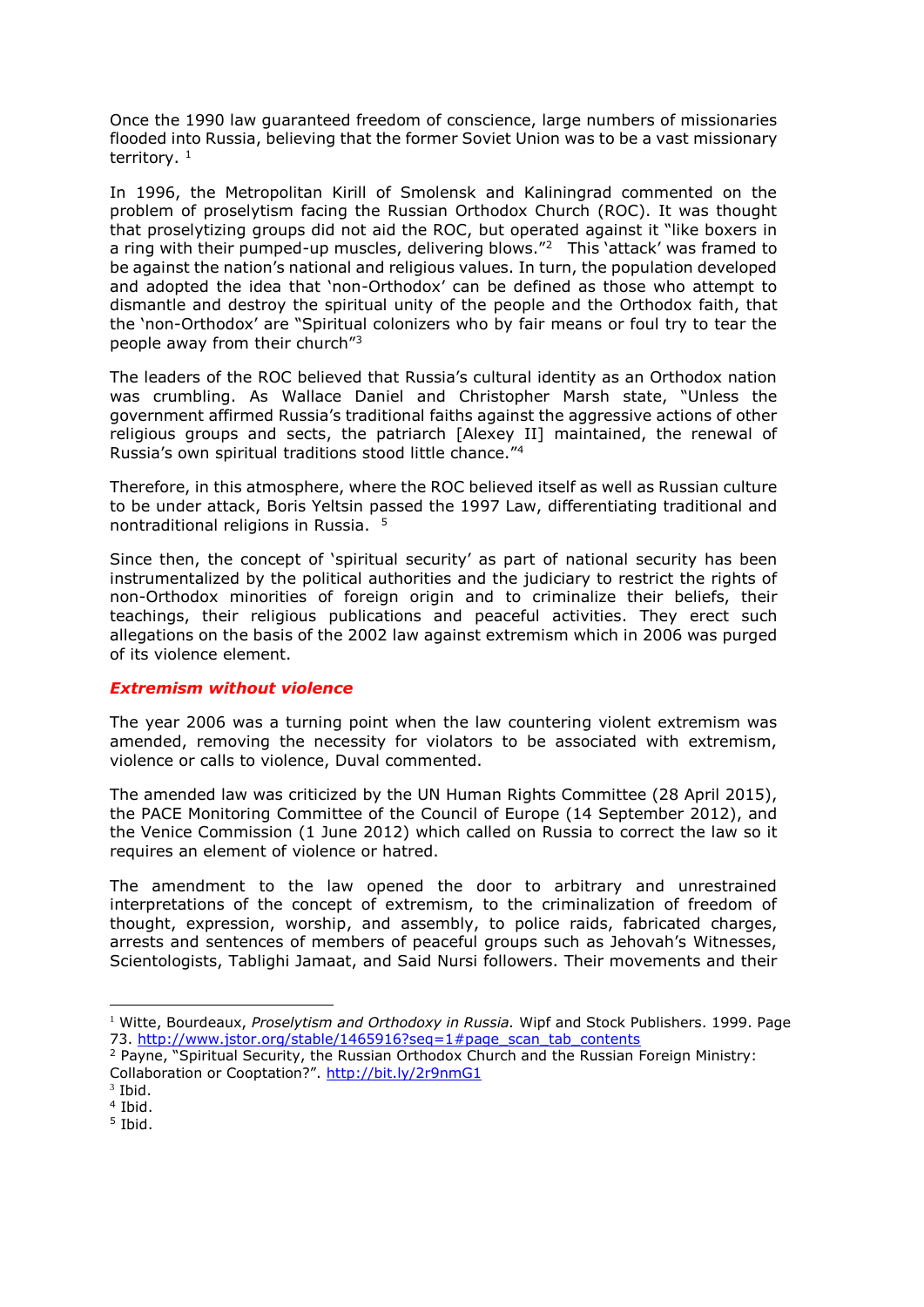publications were all victims of bans. Jehovah's Witnesses had their assets confiscated and were fully banned nation-wide by the Russian Supreme Court on 20 April.

# *The Russian Orthodox Church hailed the ban on Jehovah's Witnesses*

The Russian Orthodox Church called Jehovah's Witnesses a dangerous, totalitarian and harmful sect and supported its ban in the Russian Federation.

"Their doctrine contains a multitude of false teachings. They distort the teaching of Christ and interpret the New Testament incorrectly. They do not believe in Jesus Christ as God and Savior, they do not acknowledge the doctrine of the Holy Trinity, and therefore they cannot in any way be called Christian," the head of the synod's Department for External Church Relations, Metropolitan of Volokolamsk Ilarion, declared on the program "Church and World" on the Rossiia-24 television channel.

High-level members of FECRIS and its Russian branch played a prominent role in the campaign against non-Orthodox minorities of foreign origin and the adoption of the repressive policy aiming at their eradication.

**Aleksander Dvorkin, Vice-President of FECRIS**, is also Russia's most prominent « anti-sect » activist. He was appointed in 2009 by Russia's Justice Minister to head the *Ministry's Expert Council for Conducting State Religious-Studies Expert Analysis* whose mandate is to investigate the activity, doctrines, leadership decisions, literature and worship of any registered religious organisation and recommend action to the Ministry.

A. Dvorkin is also Director of the St. Irenaeus of Lyons Religious Studies Research Centre, FECRIS' member association in Russia.

#### *FECRIS member association in Russia: St. Irenaeus of Lyons Religious Studies Research Centre*

The *Saint Irenaeus of Lyons Centre for Religious Studies***,** which is FECRIS member association in Russia, was founded in 1993 with the blessing of the Patriarch of Moscow and All Russia Alexy II. The Centre is also a missionary faculty department of St Tikhon's Orthodox University in Moscow the objective of which is "to spread credible information on doctrines and activities of totalitarian sects and destructive cults". For that purpose "employees of the Centre pursue research, advisory, lecturing and publishing activity and liaise with state structures and the media." Since then, A.L. Dvorkin has been the president of this Centre affiliated to the Russian Orthodox Church.

The *Saint Irenaeus of Lyons Centre for Religious Studies* is the head centre of the *Russian Association of Centres for Religious and Sectarian Studies***(RATsIRS).** The president of RATsIRS is also A.L. Dvorkin; the vicepresidents are Archpriest Alexander Novopashin and Archpriest Alexander Shabanov; the executive secretary is priest Lev Semenov, Ph.D., associate professor.

Apart from the *Saint Irenaeus of Lyons Centre***,** there is a global network of socalled "parents' initiatives" and other similar organizations in Russia and the CIS the majority of which have become members of RATsIRS in Russia (some are missionary departments of Orthodox dioceses) and created RATsIRSrepresentative offices abroad.

FECRIS' member association in Russia and its affiliates are all financed by the Russian Orthodox Church and engaged in the fight against Evangelicals, Pentecostals, Mormons, Baha'is, Jehovah's Witnesses, Falun Gong practitioners, Scientologists…

*"Rehabilitating" followers of "non-traditional religions"*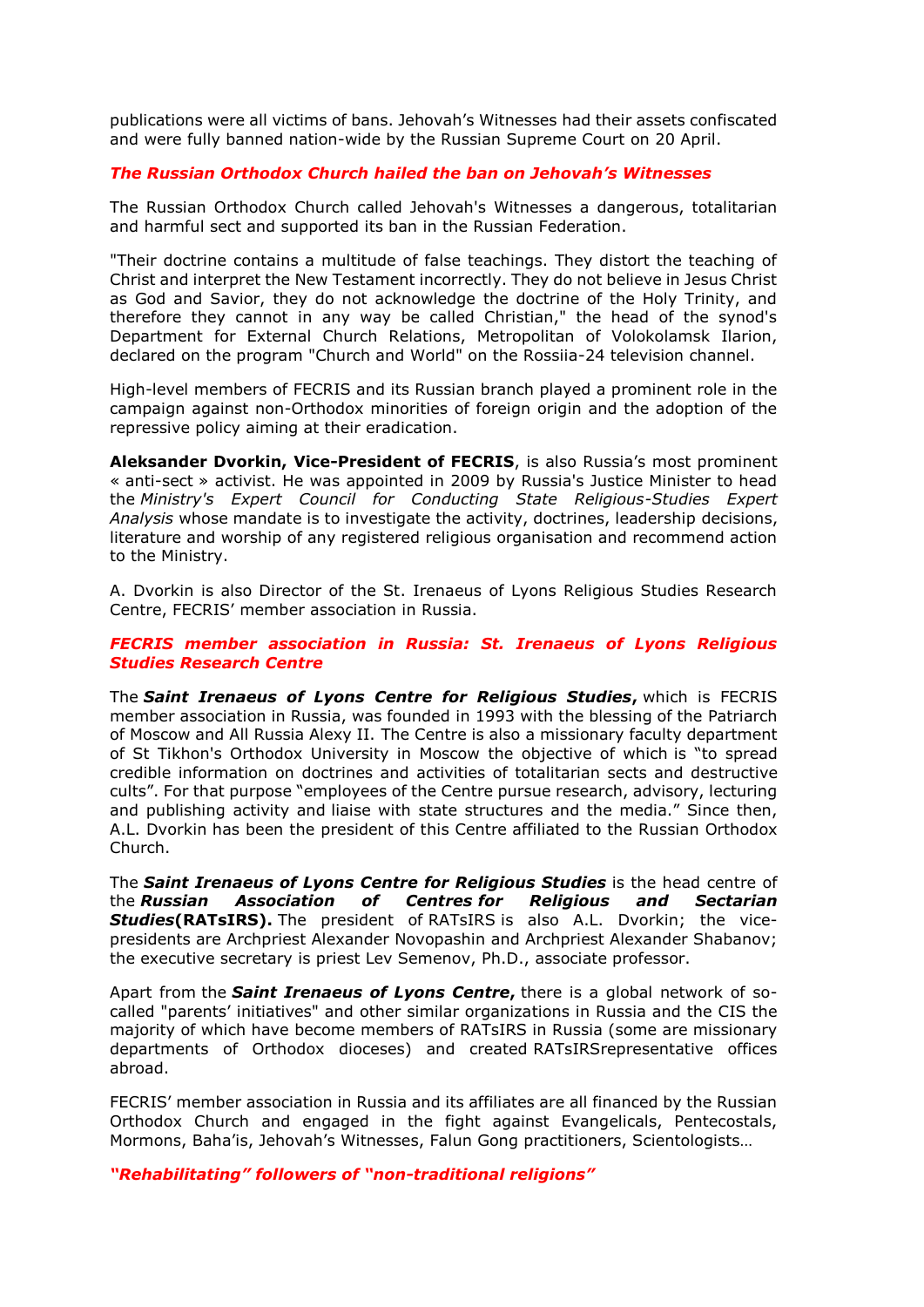A number of the centres of the Russian Association of Centres headed by A. Dvorkin are "rehabilitation centres" for followers of "non-traditional religions".

Under the pressure of families, followers are induced to go to these rehabilitation centres to be "enlightened" about the danger of sects, about how sects manipulate their minds, and to accept the Orthodox religion because, according to them, if one really believes in Christ he is protected from various sects.

Here follow a few of these centres:

- *Centre of rehabilitation of victims of non-traditional religions under the missionary department of Stavropolskaya and Vladikavkasskaya Eparchy.* Location: Russian, Novopavlovsk.

The Centre indicates on its website: "The basis of the department is to help people in the acquisition of real, true Faith in God and the Church".

- *Center of rehabilitation of victims of non-traditional religions under the Church of Our Lady "Joy of All Who Sorrow".* Location: Moscow.

Rehabilitation" is done by two priests and one graduate of Saint Tikhon's Orthodox University (where Alexander Dvorkin is teaching).

- *Rehabilitation Centre for sect victims under the Holy Trinity Monastery.* Location: Russia, Kursk.

Priests and psychologists work there to "rehabilitate" followers.

- *Rehabilitation Centre for victims of non-traditional religions in the name of St. Joseph of St. Volotsk.*

This Centre operates under the Orthodox Eparchy of Yekaterinburg city.

- As concerns the Saint Irenaeus of Lyons Centre for Religious Studies, FECRIS member association in Russia, in an article on their website they explain how to go with people "caught in sects": The process of exit through an external influence involves a psychologist, relatives and a "sect-specialist", to arouse critical thinking towards the "sect" and get rid of emotional dependency towards it. Then it involves connecting the person to the Orthodox catechist, preferably a priest offering the true religious and ideological alternatives.

This seems like a remake of the "deprogramming" technics used in the 1980s and outlawed in the US, which were used to remedy alleged "brainwashing" by religious communities. "Arising critical thinking" towards the sect is achieved through bombarding the followers with misinformation and twisted facts against the denomination they adhered to. After this phase, a phase of "reprogramming" is then done in the Russian "rehabilitation centres" by Orthodox priests so that the followers of non-traditional religions whose creeds have been destabilized through the "critical thinking arising" are now persuaded to adhere to the "true" religion instead.

# *French laïcité betrayed*

FECRIS was created in France and is financed by the French State, whose Constitution and laws provide a total separation of State and religions and the respect of all creeds. The FECRIS vice-President is currently Alexander Dvorkin, the leading Russian anticult crusader and key agitator responsible for popularising the term 'totalitarian sects', a term used by defenders of "spiritual security" to designate peaceful religious denominations considered as potential threats to the Orthodox Church.